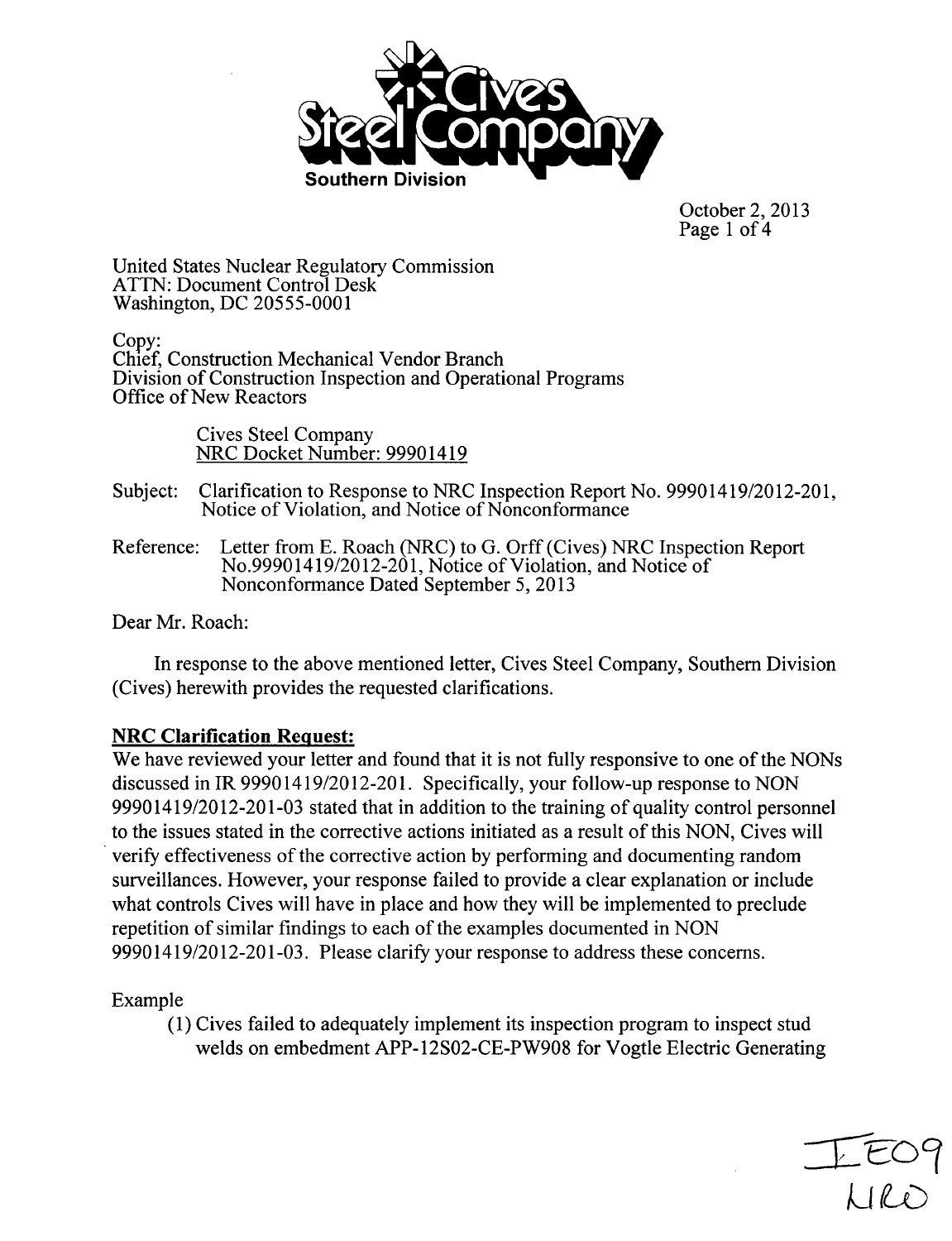

October 2, 2013 Page 2 of 4

plant (Vogtle), Unit 3, which connects to stairs in Auxiliary Building Area 1, Wall P, west face, at an elevation of 66 feet 6 inches. Cives failed to identify a stud that did not show a full 360-degree flash, as required by American Welding Society Code D1.1-2000, "Structural Welding Code-Steel," and Cives's SOP QA 05-01-5, "Stud Welding," Revision 2, dated December 10, 2011.

# Cives Response:

Actions taken to preclude recurrence of this issue include the creation and implementation of an inspection traveler, Form 01-01-0, incorporated into procedure QP 01-01, Quality Planning. This traveler includes sign offs and dates by the Quality Control Inspector performing the visual inspection of welds to provide written documentation of the inspection. This traveler is in addition to the electronic record of inspection recorded by the QC Inspector and is specific to the inspections required for the project. Cives also took action to install additional lighting in the embed fabrication and inspection area to assist in the visual inspection activities.

## Example

(2) Cives placed two embedments in the "complete status ready for shipment." However, the tags did not contain required identification of the QC inspector who approved the completion of the final inspection as required by procedure QP 14-01.

# Cives Response:

At the time the example noted above was observed, Cives QC would only initial the top corner of the bar code tag as a visual signifier that final inspection had been completed. Actions taken to preclude recurrence of the issue noted in the example was the creation of the inspection traveler, Form 01- **0** 1-0. This traveler requires sign offs and dates of inspections by Quality Control upon satisfactory verification of the required in-process inspections and travels with the item until final completion and preparation for shipment. After completion of all fabrication and inspection activities required in the traveler and prior to shipment, the traveler is removed and retained as a quality record by Quality Control as opposed to the original bar code tag which travels with the item to the customer.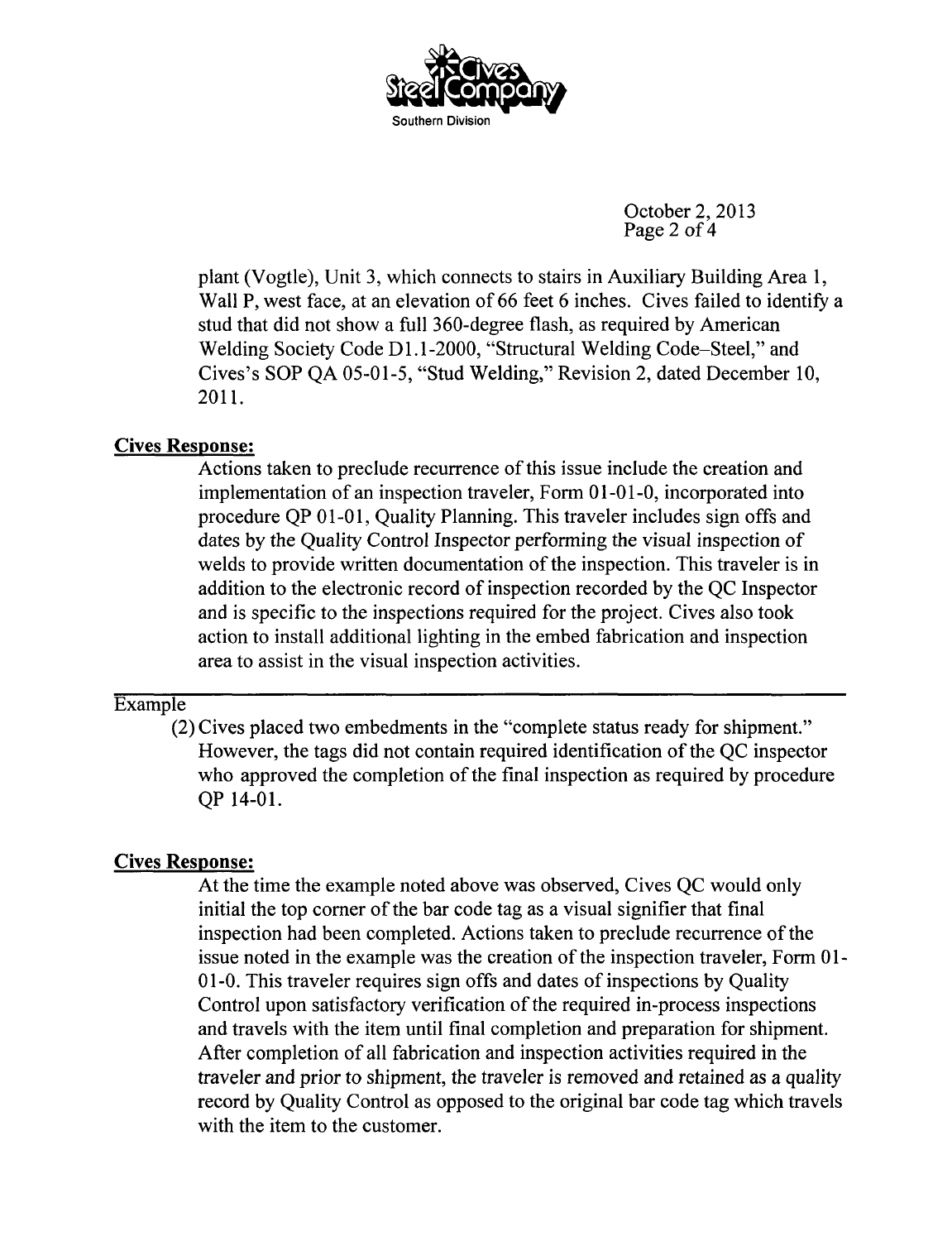

October 2, 2013 Page 3 of 4

## Example

(3) Cives failed to perform and document in-process inspections before welding in accordance with the inspection fabrication plan for the Vogtle and Virgil C. Summer Nuclear Station (V.C. Summer) projects, as required by SOP QA 10-02-1 and SOP QA 10-03-2.

# Cives Response:

Actions taken to preclude recurrence of the example noted above was the creation of the inspection traveler, Form 01-01-0 detailed in the previous responses to the examples which also documents applicable inspections required prior to welding through sign offs and dating by Cives QC. Cives also created and implemented a specific document, Form 10-02-2, In-Process Inspection Record, detailed in procedure QP 10-02, In-Process Inspection, used for documenting in-process inspections for items requiring additional fit-up .inspections prior to welding as required by the inspection plan.

# Example

(4) Cives failed to test at least 1 out of every 100 studs welded by each operator as required by Westinghouse Specification APP-SS0 I-ZO-003, Revision 3, dated March 3, 2011, and the inspection plan entitled, "Inspection Fabrication Plan No. 5200-01 for Embeds, Items, and Anchor Bolts," Revision 1, dated December 14, 2011.

# Cives Response:

Actions taken to preclude recurrence of the example noted above include the development and implementation of specific instructions titled, Work Instructions 10-03-1-01, Work Instructions for Westinghouse Specification APP-SS01-ZO-003 Section 4.3.2.6 for Nuclear Embeds. These instructions provide direction and requirements for performing and documenting by the Quality Control Inspector, the testing/bending of the first two studs welded in production and 1 out of 100 studs welded by each operator. These tests are documented on the final inspection records that are retained by Cives as quality records.

We hope the above responses are found to be helpful and if there are any other questions/issues please do not hesitate to contact the undersigned.